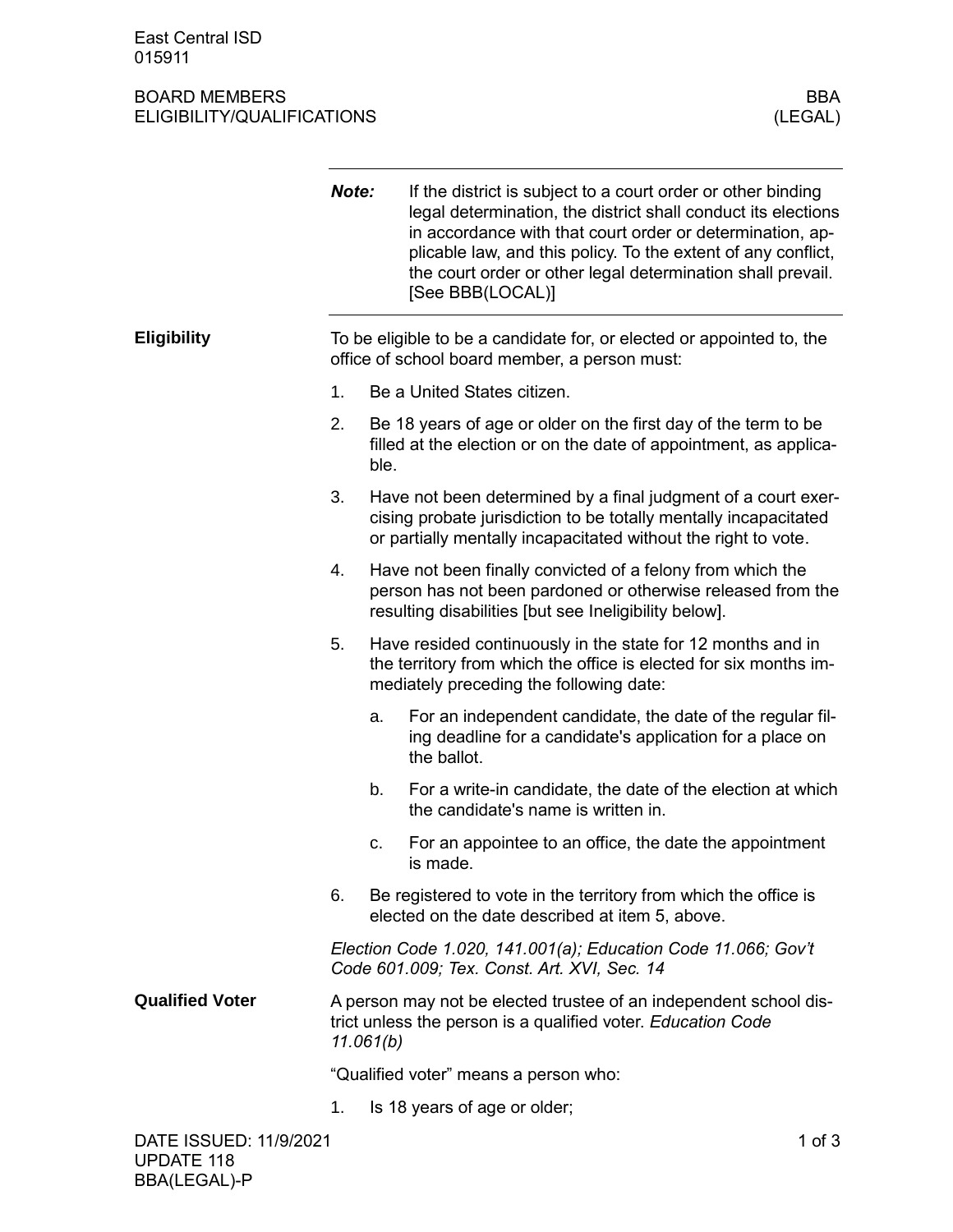## BOARD MEMBERS BBA ELIGIBILITY/QUALIFICATIONS (LEGAL)

- 2. Is a United States citizen;
- 3. Has not been determined by a final judgment of a court exercising probate jurisdiction to be totally mentally incapacitated or partially mentally incapacitated without the right to vote;
- 4. Has not been finally convicted of a felony or, if so convicted, has fully discharged the person's sentence, including any term of incarceration, parole, or supervision, or completed a period of probation ordered by any court; or been pardoned or otherwise released from the resulting disability to vote;
- 5. Is a resident of this state; and
- 6. Is a registered voter.

*Election Code 1.020, 11.002* [See *Atty. Gen. Op. KP-0251 (2019)* (concluding that the restoration of a convicted felon's qualification to vote under Election Code 11.002(a)(4)(A) after fully discharging a sentence does not restore the person's eligibility to hold public office under Election Code 141.001(a)(4))]

In the Election Code, "residence" means domicile, that is, one's home and fixed place of habitation to which one intends to return after any temporary absence. A person may not establish residence for the purpose of influencing the outcome of a certain election. A person does not lose the person's residence status by leaving to go to another place for temporary purposes only. A person does not acquire a residence in a place to which the person has come for temporary purposes only and without the intention of making that place the person's home. A person may not establish a residence at any place the person has not inhabited. A person may not designate a previous residence as a home and fixed place of habitation unless the person inhabits the place at the time of designation and intends to remain. *Election Code 1.015* **Residency** "Residence" Defined

> *Note:* The issue of whether a candidate has satisfied residency requirements should be judicially determined. *State v. Fischer, 769 S.W.2d 619 (Tex. App.—Corpus Christi 1989, writ dism'd w.o.j.)*

For purposes of satisfying the continuous residency requirement, a person who claims an intent to return to a residence after a temporary absence may establish that intent only in accordance with Election Code 141.001(a-1), which does not apply to a person displaced from the person's residence due to a declared local, state, or national disaster. *Election Code 141.001(a-1)–(a-2) Intent to Return*